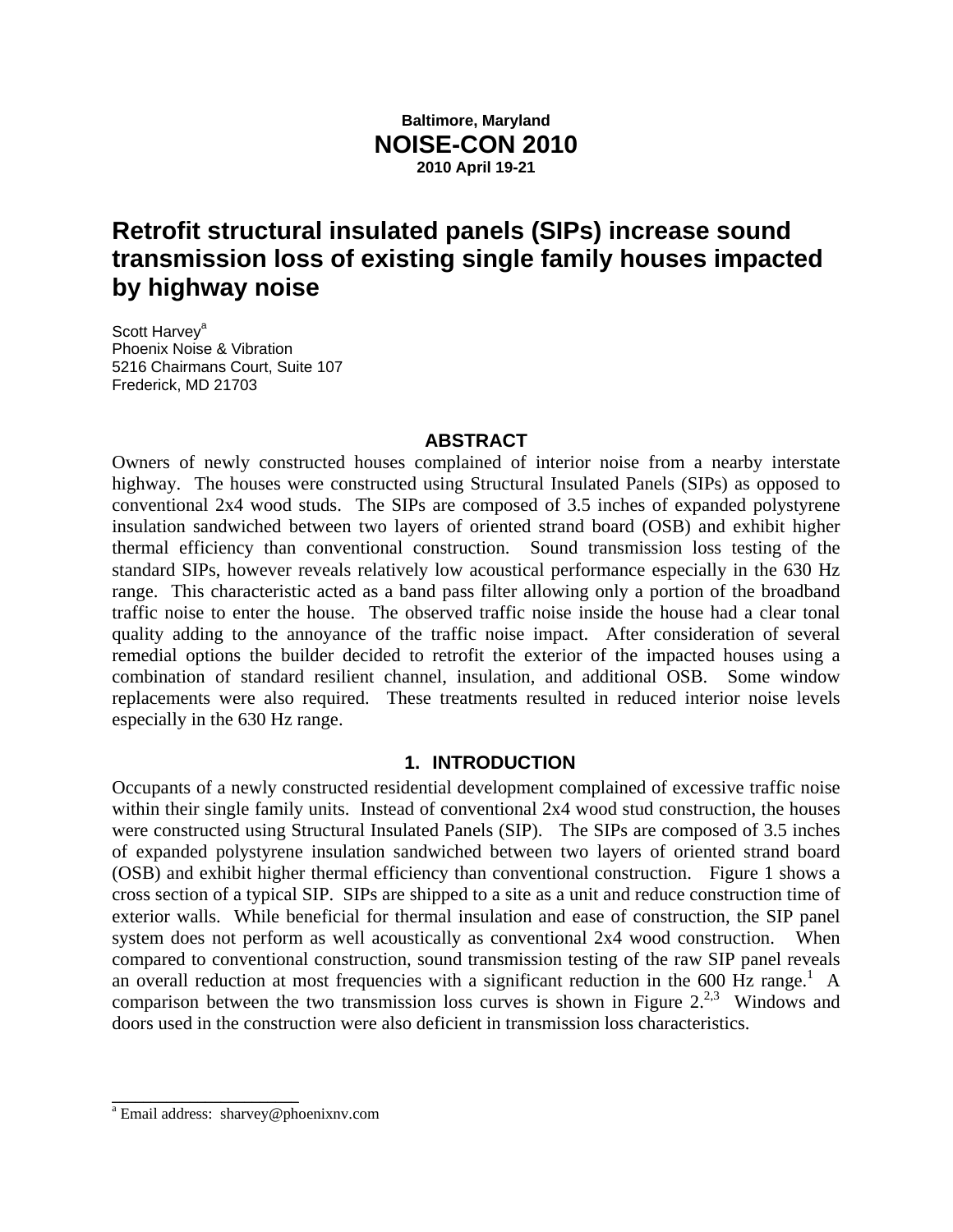

**Figure 1:** Typical Structural Insulated Panel (SIP) section.





A standard SIP panel with one layer of ½ inch drywall attached to the interior face achieves a 29 STC rating. Conventional 2x4 wood stud construction achieves a 36 STC rating.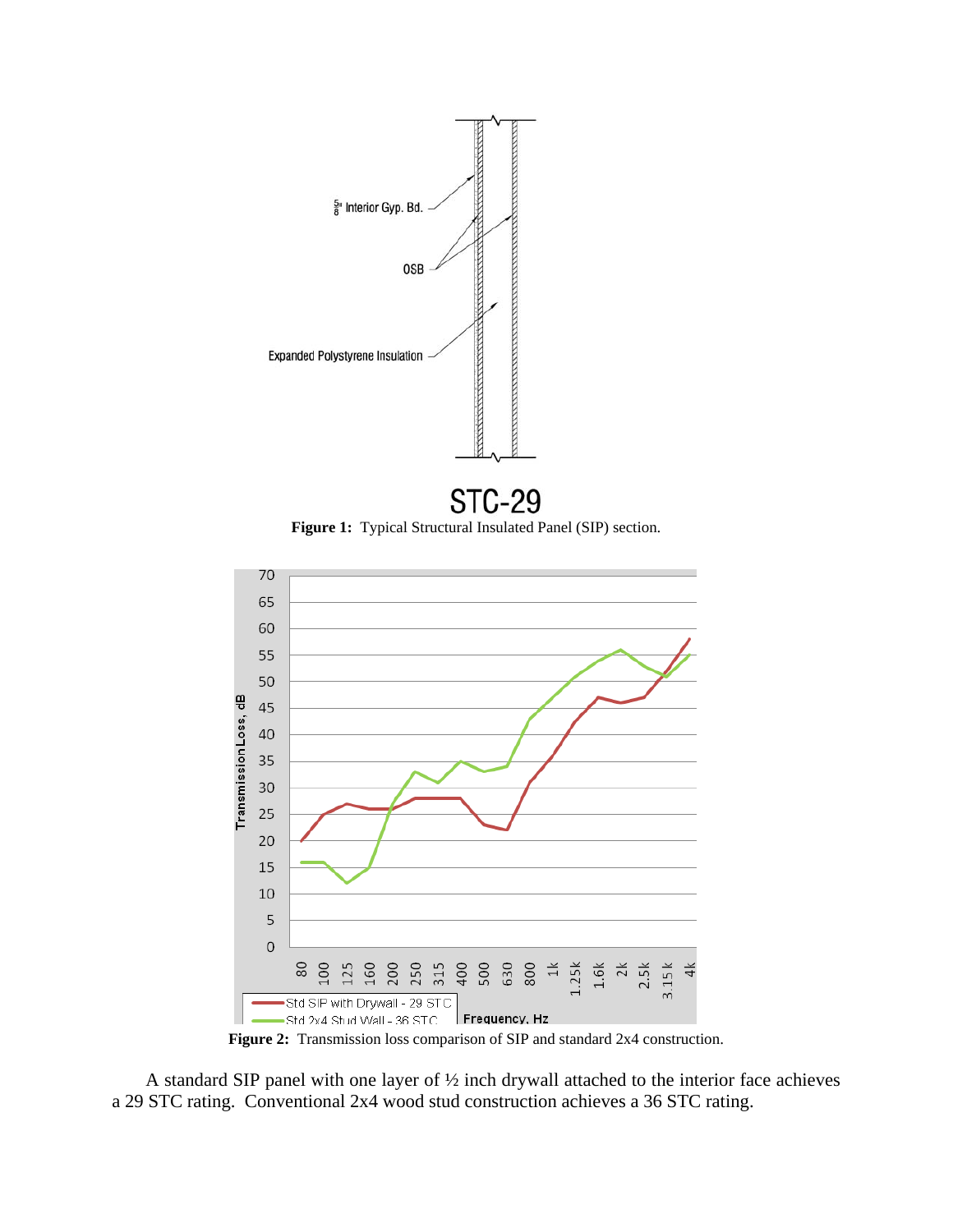Subjectively, the noise level in the house had a clear tonal quality which added an annoyance factor to the noticeable traffic noise. Normally traffic noise has a fairly broadband characteristic; however with a notable dip at the 630 Hz band the SIP transmission loss spectrum acts as a band pass filter to the broad band noise producing the tonal character of the interior noise.

## **2. BACKGROUND**

The residential development is located south of Washington, D.C. along Interstate 95, a major interstate highway with heavy commuter and commercial traffic volumes. The nearest house to the roadway lies approximately 575 feet from the centerline. The roadway in the vicinity of the development is composed of 3 northbound lanes, 3 southbound lanes, and 2 center express lanes which change direction depending upon traffic volume requirements. The 2005 average daily traffic count for the roadway was 207,000 vehicles per day; forecasted volume for the year 2020 is 255,000 vehicles per day. Posted speed is 65 mph. With such volumes, traffic along the roadway is fairly constant throughout a typical 24 hour period.

Phoenix Noise & Vibration was contracted by the builder to develop a methodology for reducing the interior noise level within the impacted houses. Several traditional methods of noise control were investigated, including window/door replacement and barrier construction. Based upon an acoustical building shell analysis it was determined that, regardless of STC rating, simply replacing windows and/or doors would not overcome the SIP's poor acoustical performance.4

Barrier designs were prohibitive because of excessive height requirements, space limitations, cost, and aesthetics. All houses have two stories and 9 foot first floor ceilings while several have walk out basements. On the rear side of the houses, the ceiling of the top floor could easily be 30 feet above the surrounding grade. Construction of a 30 to 35 foot barrier to control noise impact at the upper levels was neither feasible nor attractive. Zoning limitations restricted construction of barriers to the lots of each house. Small lots sizes left approximately 40 feet between the rear of the house and the property line.

#### **3. SOLUTION**

In order to reduce the interior noise level, it was determined that both the exterior walls of the house must be modified and, when necessary, windows and doors upgraded with units with higher STC ratings. While window and door replacement was a part of the remedial action, this paper focuses primarily on resolving the poor acoustical performance of the SIP wall construction.

Modifications to the SIP wall from the inside and the outside was considered. After thorough analysis it was determined that attacking the issue from the outside was preferable given complications and cost of housing occupants during construction, removal of furniture, and dealing with details such as outlet penetrations, flooring, ceilings, drywall finishing, custom paints, etc. By approaching the wall from the outside there would be less impact to the owner and an easier construction process; therefore modifications to the wall from the outside became the chosen path. Challenges for the outside approach included aesthetics, waterproofing, and moisture control.

Two options of wall remediation were recommended and tested for performance. The first option involved removal of the exterior vinyl siding and attaching a layer of home slicker, house wrap, and loaded vinyl sheeting  $(2 \text{ lb/ft}^2)$  to the face of the SIP panel. The vinyl siding was then reinstalled. These additional layers were simply screwed to the SIP at 12 inches on center. This modification provided a "Level One" increase in the walls transmission loss. This option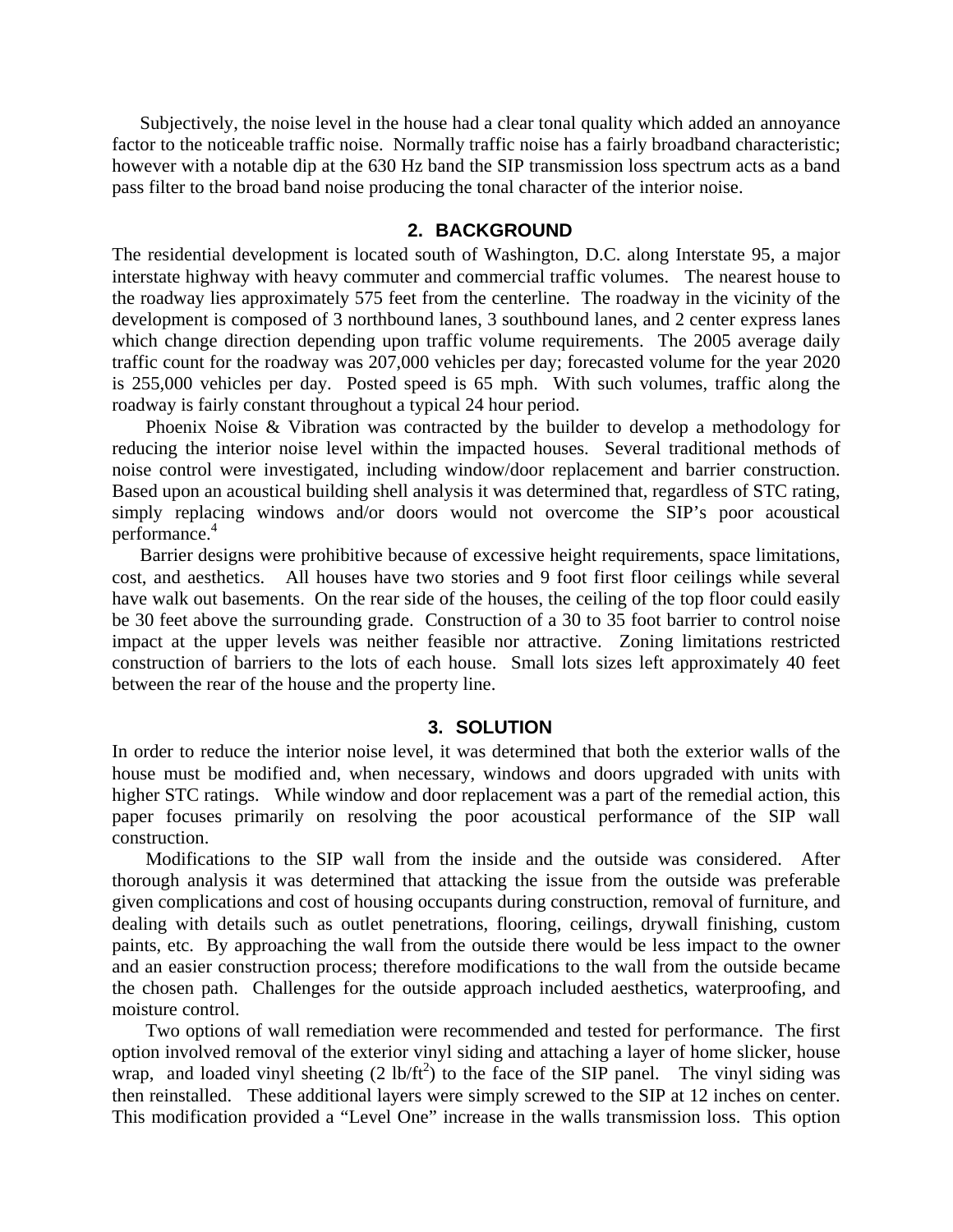increased the rating of the SIP from 29 STC to 32  $STC$ .<sup>5</sup> This option was used for houses which required less noise reduction than other houses impacted by higher noise levels. See Figure 3 for a cross section of the construction.



Figure 3: SIP modified with 2 lb/ft<sup>2</sup> loaded vinyl.

The second option, "Level Two", was more complex but provided a substantially greater increase in the transmission loss of the system. This involved removing the vinyl siding and installing resilient channel, fiberglass batt insulation, a single layer of 5/8 inch oriented strand board, house wrap and reinstallation of the vinyl siding. This option increased the rating of the SIP from 29 STC to 43 STC and was used for houses exposed to higher noise levels.<sup>2</sup> See Figure 4 for a cross section of the construction.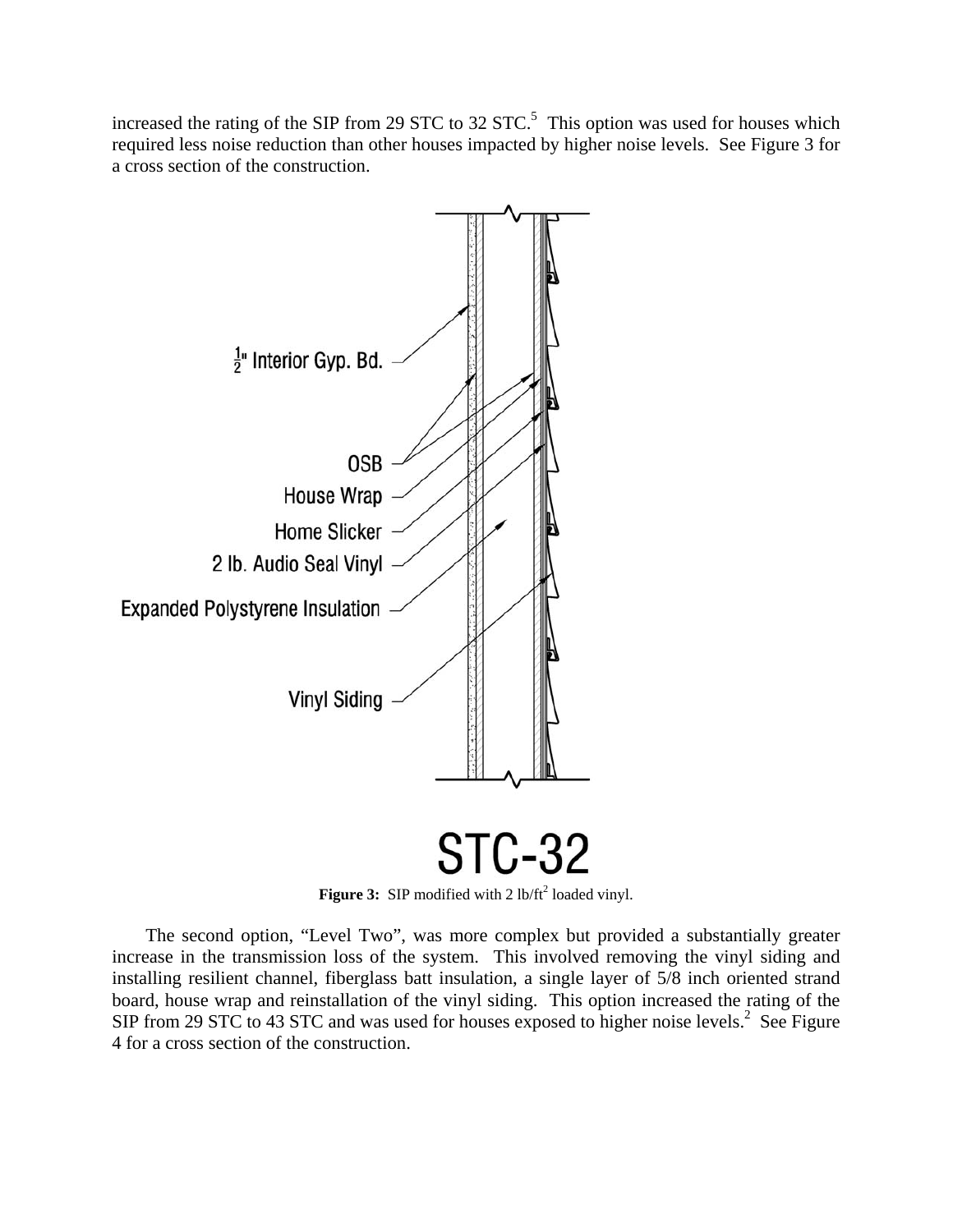

**Figure 4:** SIP modified with OSB and resilient channel.

A comparison of the transmission loss values of the three wall systems is shown in Figure 5. While the mass loaded vinyl (Option 1) modification provides significant high frequency improvement and slight improvement at the 600 Hz range there is actually reduction in some frequencies below 400 Hz. The transition from frequency to frequency is smoother and without dips, providing a less tonal character to the interior noise, and an overall increase from 29 to 32 STC. On the other hand, the resilient channel/OSB modification provides significant increase in at all frequencies except those below 200 Hz. Most notable is the increase in the 630 Hz band. Again, there is a fairly smooth transmission from frequency to frequency. Overall the STC rating increases from 29 to 43.

The resilient channel solution is quite unique from traditional acoustical construction. First, for moisture control, the resilient channel was mounted vertically as opposed to horizontally. This allowed moisture to drip down the wall and weep out as opposed to collecting in the joint between the resilient channel and the base layer OSB. Secondly, with this configuration, the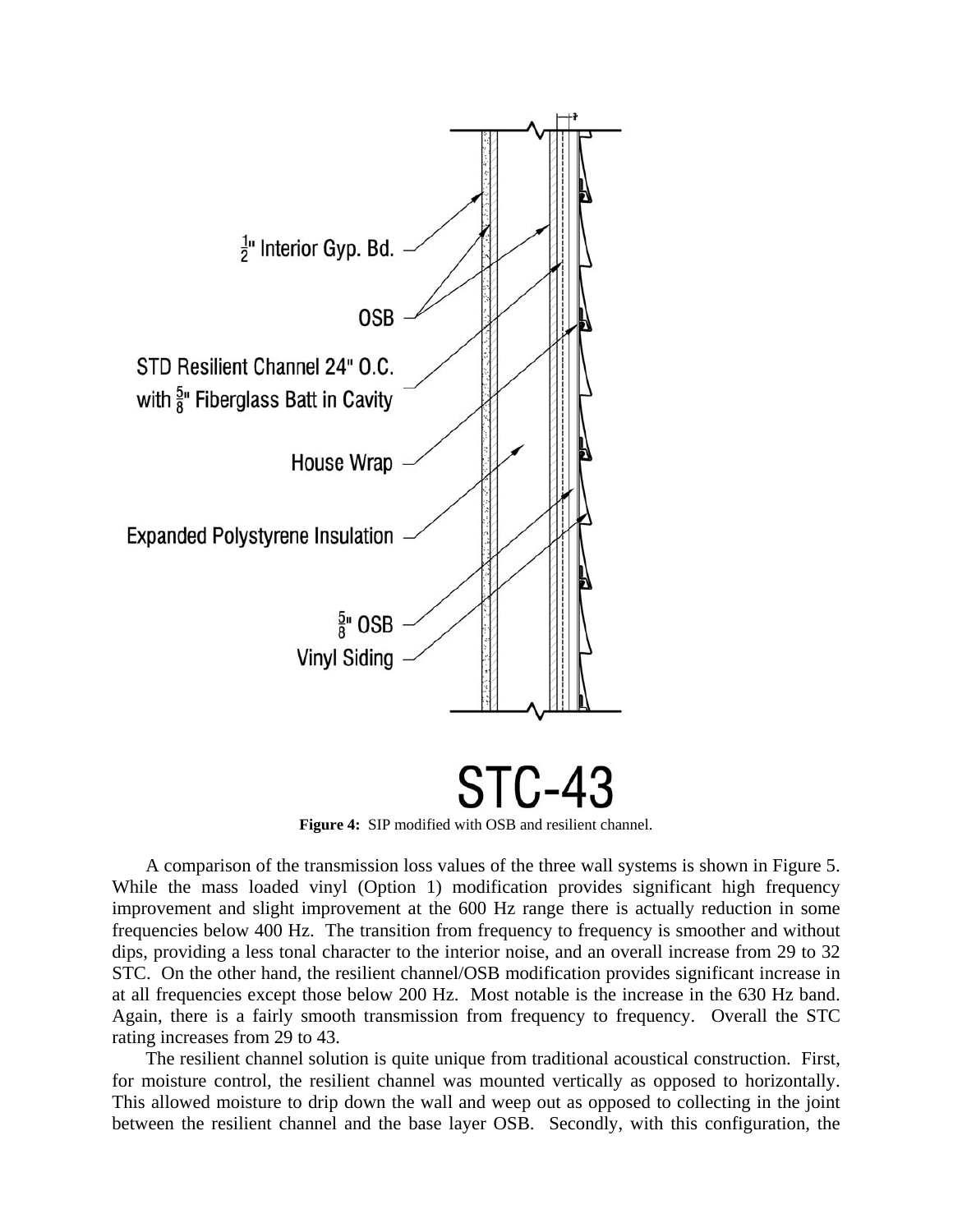resilient channel is "sandwiched" between two layers of OSB. With more traditional gypsum board applications, "sandwiching" resilient channel is strongly discouraged. This configuration restricts the resilient channel, negating its effectiveness may produce unfavorable resonances in the system. In instances where resilient channel is "sandwiched", the installation of fiberglass batt between the channels is also uncommon.



## **4. CONSTRUCTION**

A conceptual layout of the resilient channel option (Option 2) is shown in Figure 6. Photographs are also provided showing actual field construction of both the loaded vinyl (Option 1) and the resilient channel options in Figures 7 –10.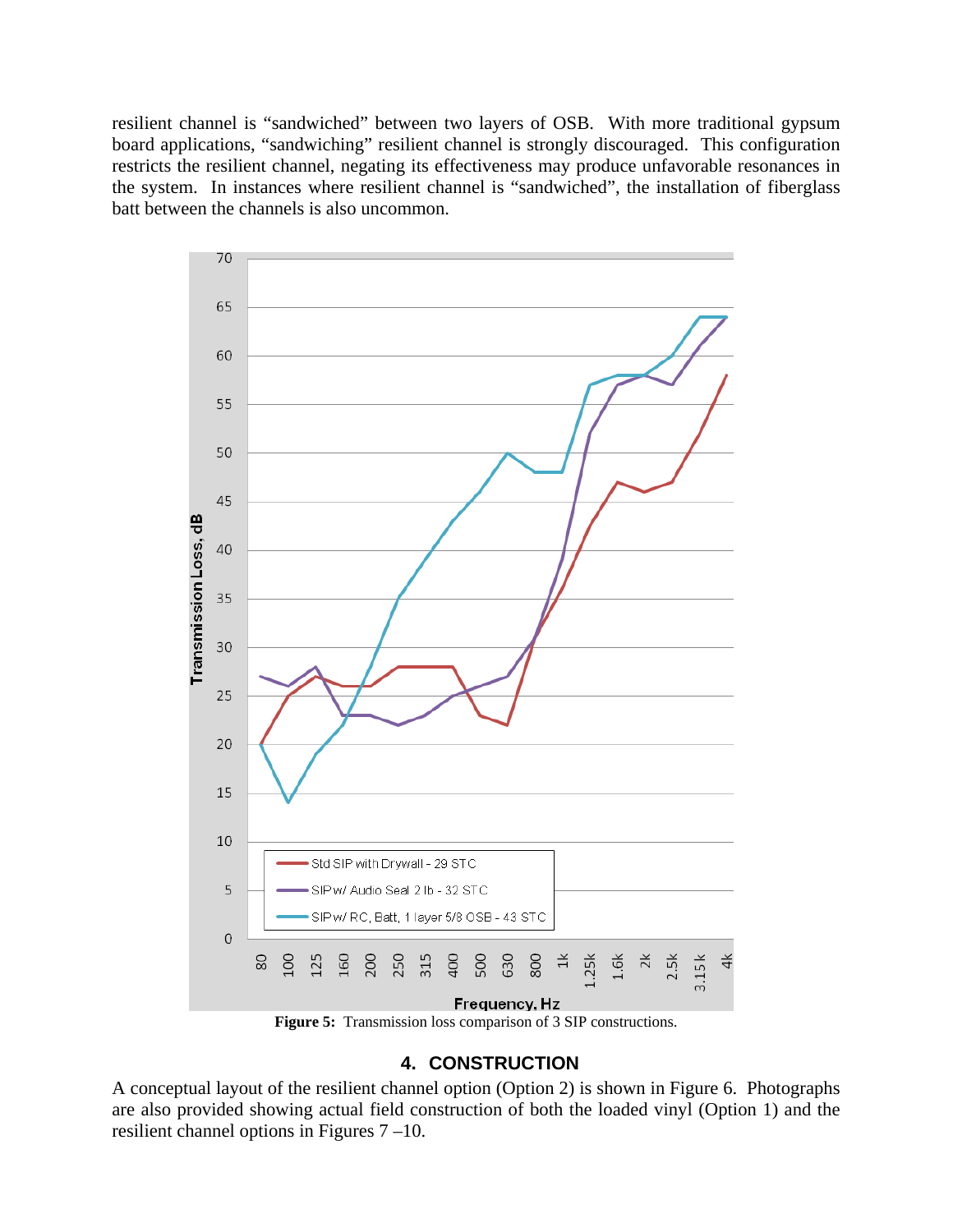

**Figure 6:** Conceptual resilient channel layout.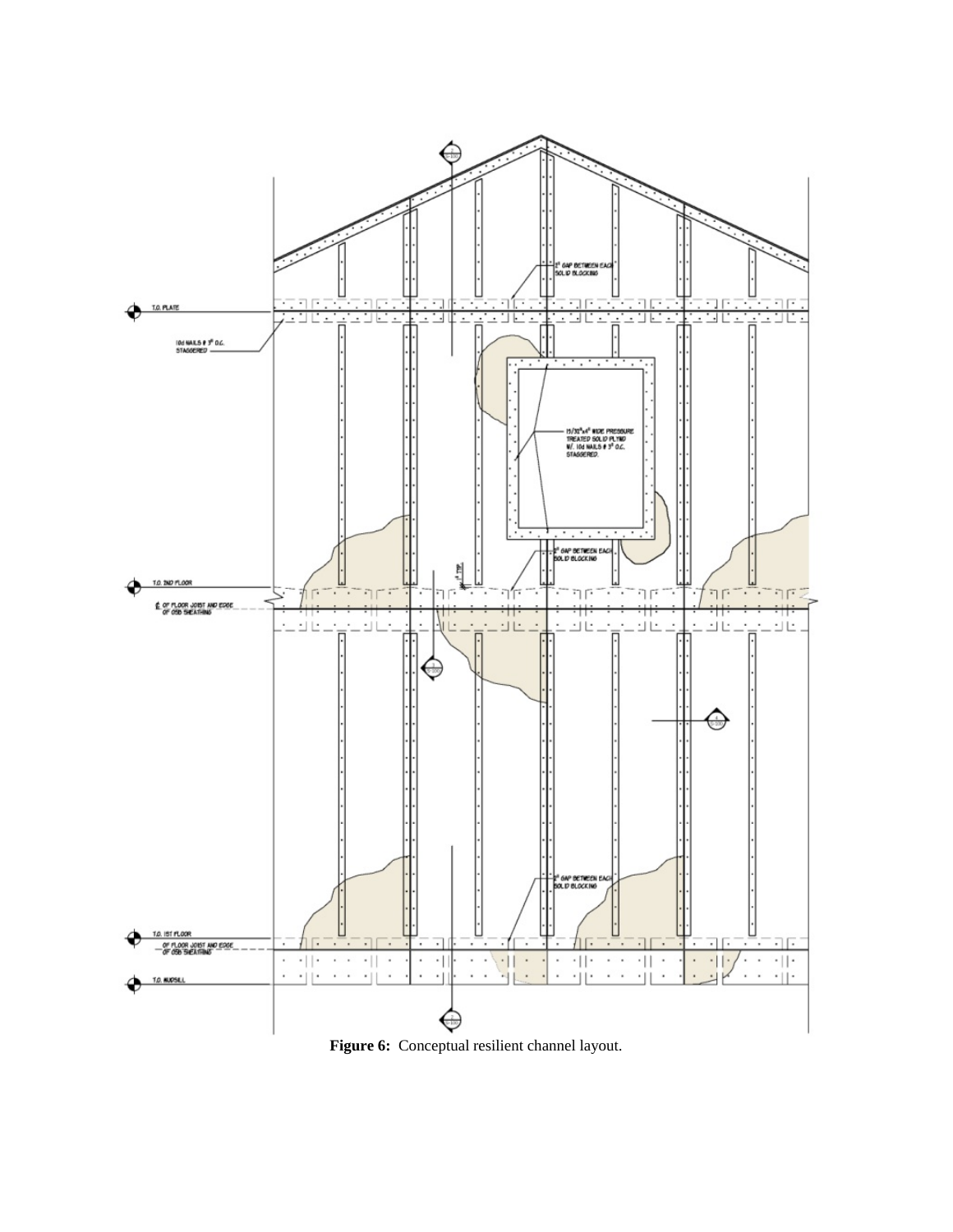

Figure 7: Construction of loaded vinyl option.



Figure 8: Construction of resilient channel option.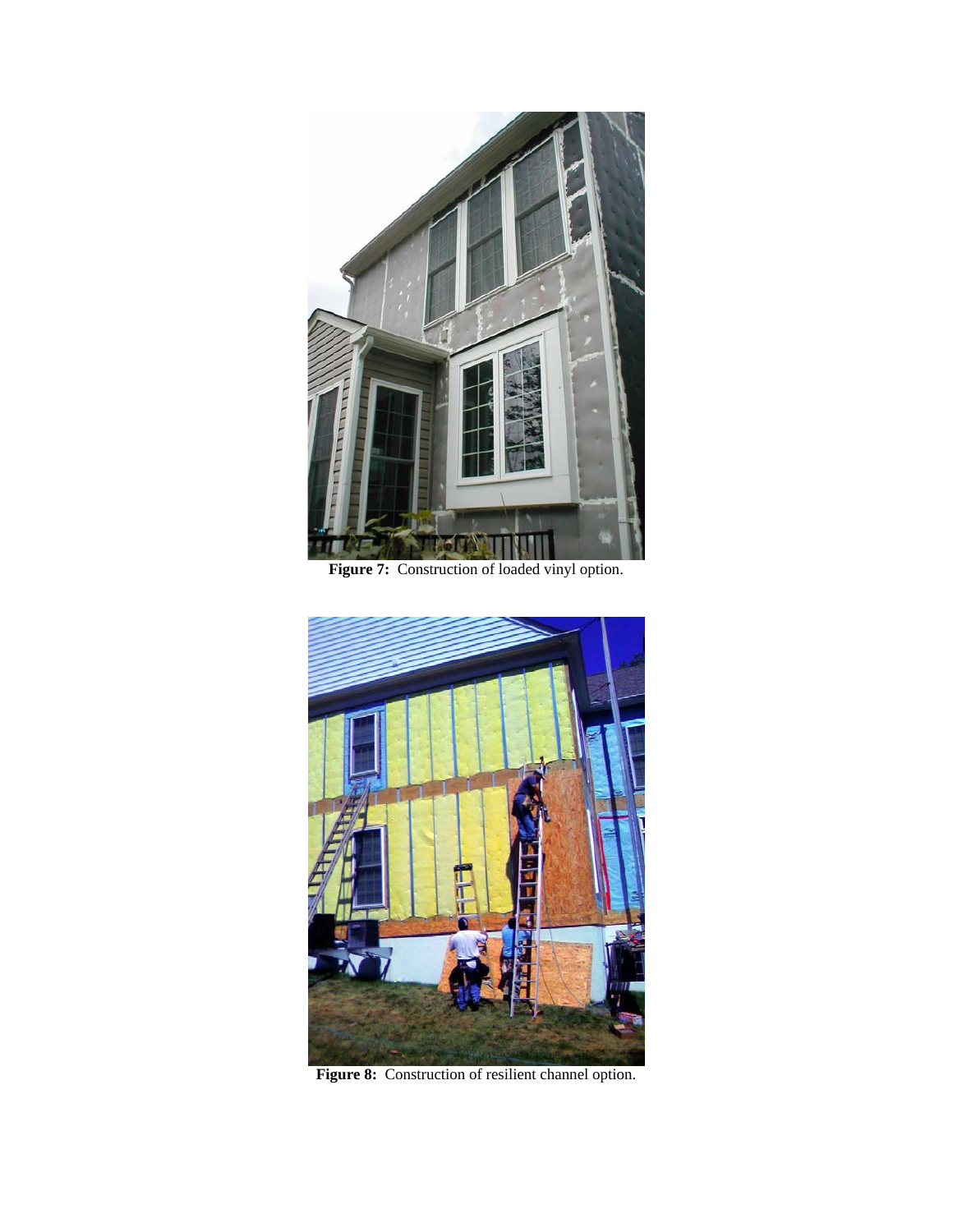

**Figure 9:** Resilient channel option.



**Figure 10:** Resilient option showing final OSB and caulking.

## **5. POST CONSTRUCTION MEASUREMENTS**

In one of the impacted single family units, on site measurements were conducted both before and after the remedial construction. A measuring microphone was placed outside the house on a 25 foot tall pole, 15 feet from the façade on the roadway side of the house. Output from the microphone was sent to an integrating sound level meter with 1/3 octave capabilities, sequentially recording 5 minute Leqs. A second instrument was placed inside the house in various rooms to record simultaneous noise levels of traffic noise. The internal clocks on each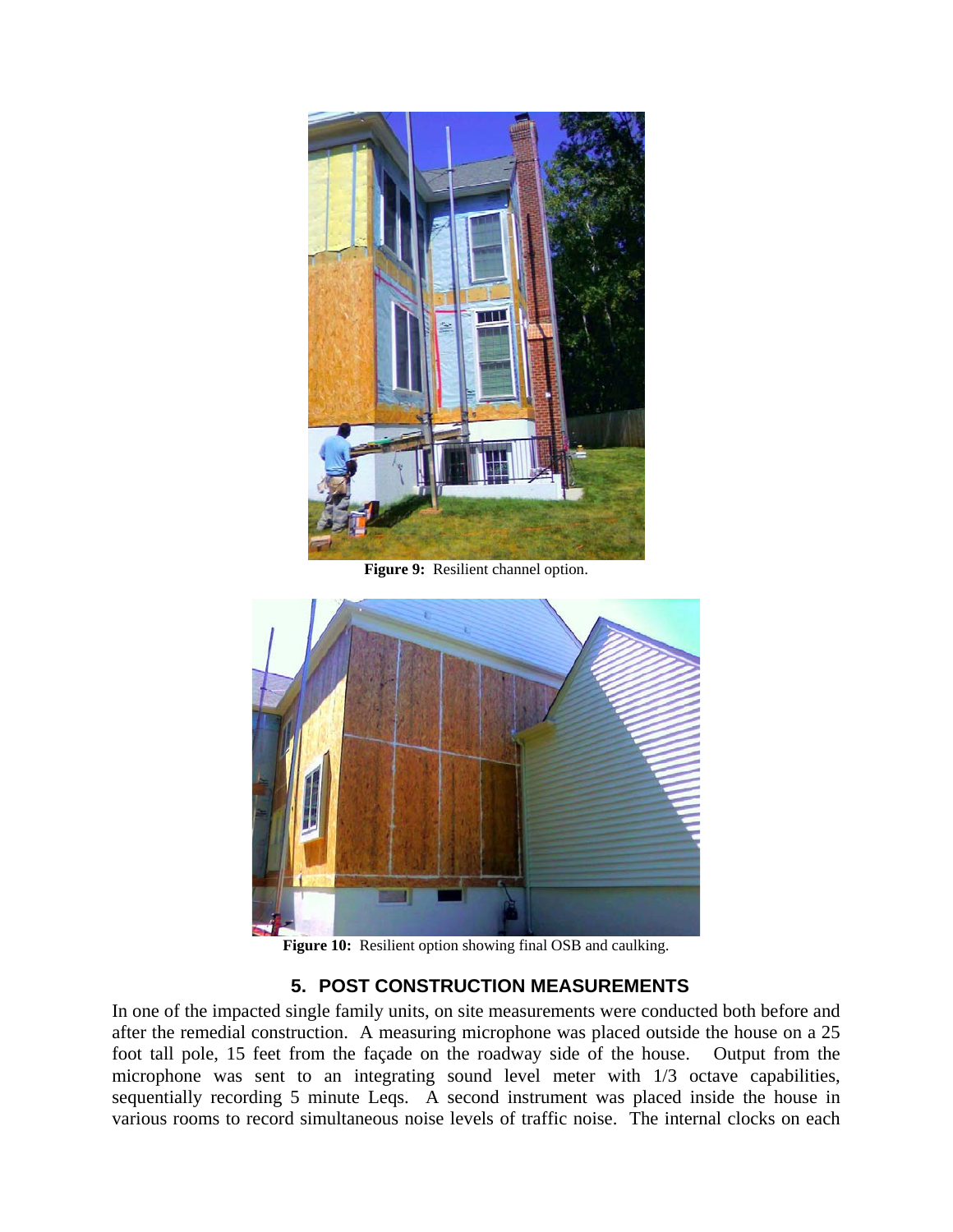instrument were synchronized to permit direct comparison of measured data after analysis. Care was taken to reduce ambient noise levels from within the house to a minimum. The house was unoccupied except for the field engineer, and HVAC, televisions, computers, etc. were turned off.

The results were post-processed to produce an Outdoor Indoor Level Reduction (OILR) at each frequency which was applied to a common outdoor noise level for direct comparison of the before and after noise conditions measured in each room.

A single room will be used as an example in this paper. This upper level bedroom was located in the front corner of the house with the side fully exposed to roadway noise. The front of the building faced away from the roadway and received less impact than the side due to shielding from the house. A floor plan of the house is shown in Figure 11. The front wall of the room was faced in brick and has two windows, while the side wall is SIP construction and has no windows. In the pre-construction condition it was very evident to the listener that the traffic noise in the room came through the SIP wall. The tonality of the noise was also present.

Results of the before and after conditions within the subject bedroom are presented in Figure 12. To show how the human ear responds to the noise level, the A-weighted frequency values are plotted. The common outdoor noise level is also plotted, also A-weighted, from which the interior noise levels were determined based upon the calculated OILR.

The tonality of the before condition is clearly evident in the 500 and 630 Hz bands. Also notable is the significant reduction at these frequencies in the after condition. Significant reduction was also experienced in the high frequency range. A 10 dBA reduction in the overall noise level was experienced in this bedroom.



**Figure 11:** Floor plan showing subject bedroom relative to roadway impact.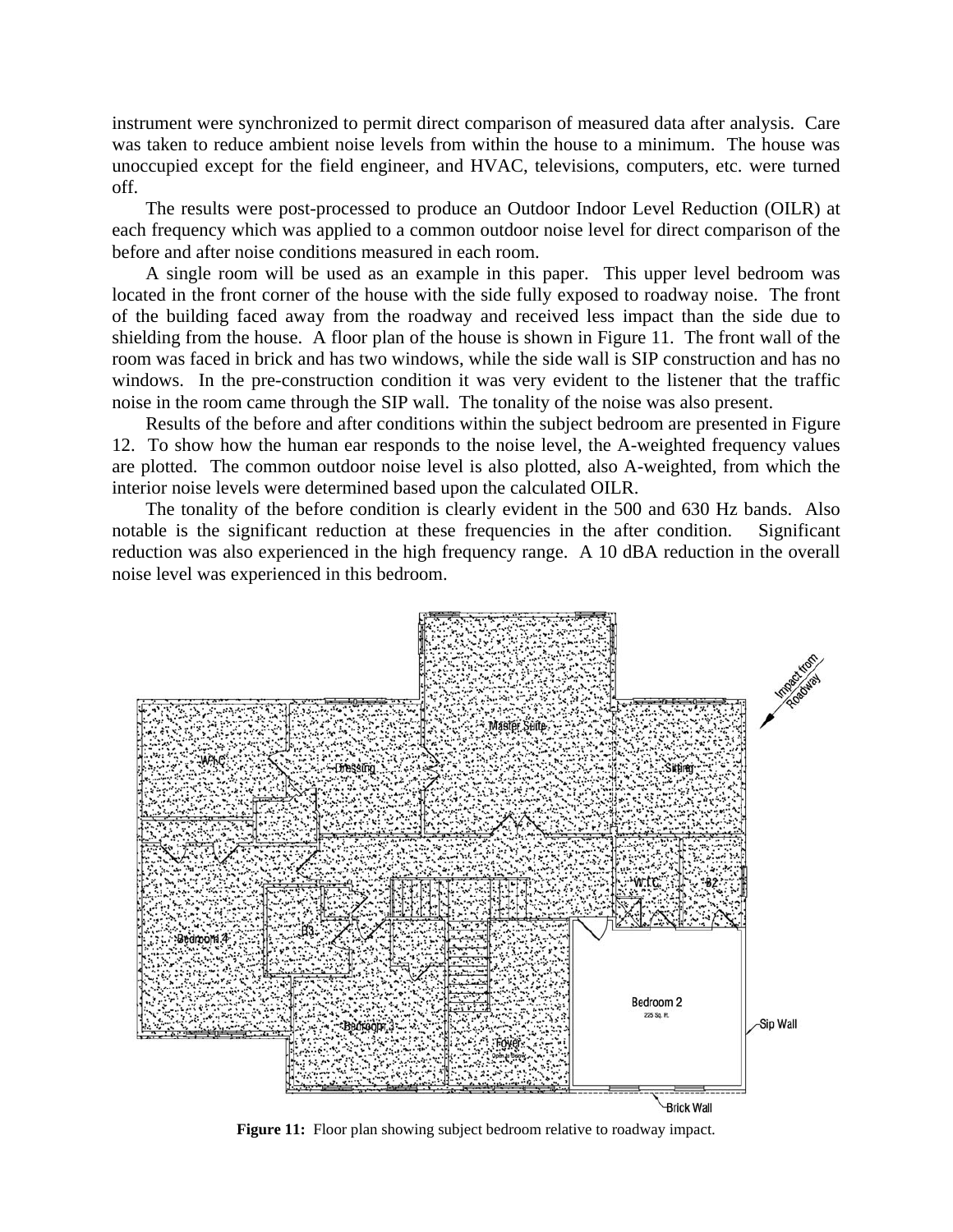

**Figure 12:** Comparison of Before and After interior, A-weighted noise levels.

### **6. CONCLUSIONS**

By modifying the conventional SIP walls with resilient channel, OSB, and fiberglass batt insulation a significant increase the transmission loss is gained. This is evident not only in the overall noise level reduction inside the house but also in the elimination of the tonal quality of that noise. By approaching the remediation from the outside of the house, the project was greatly simplified and minimized impact upon the occupants.